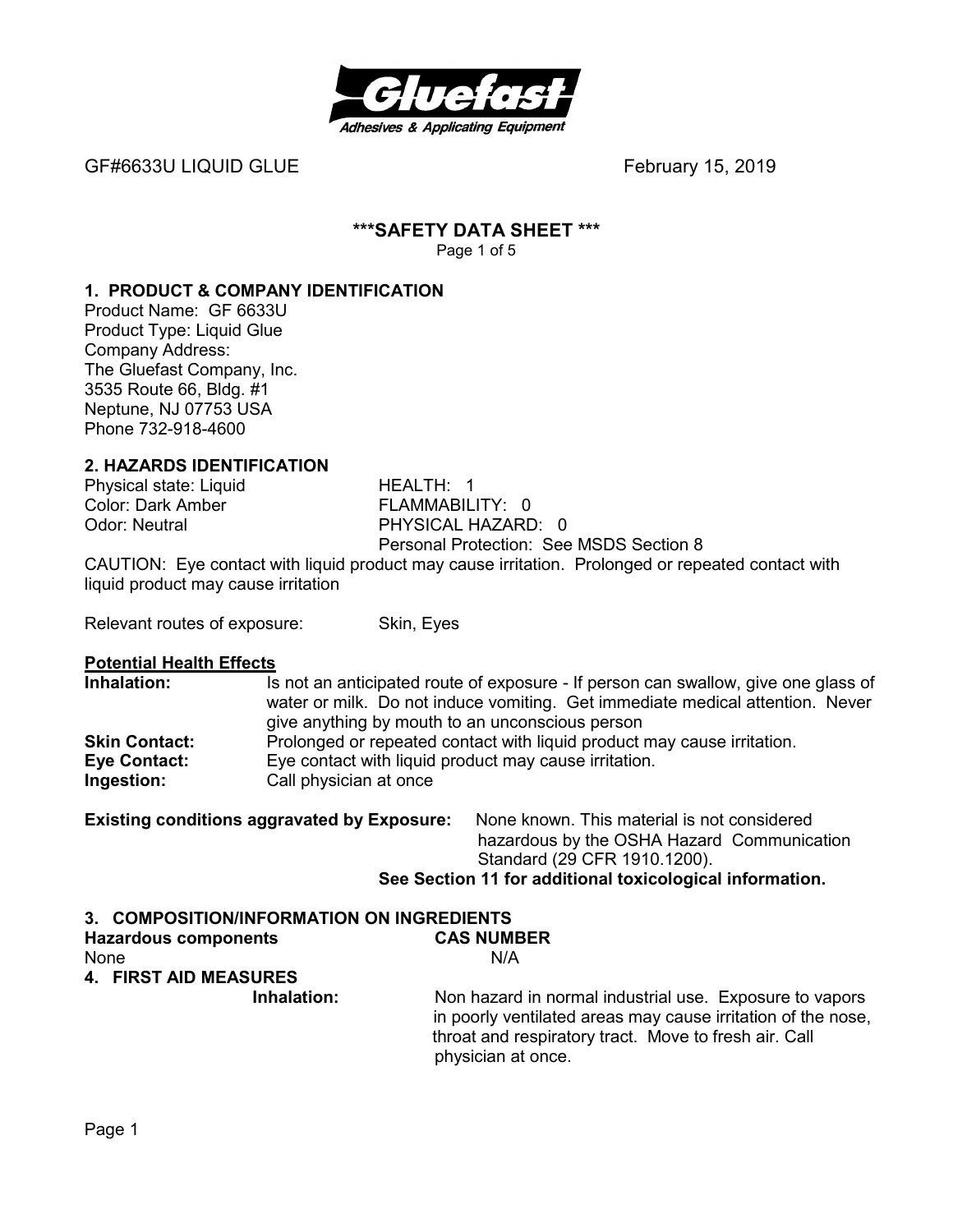

GF#6633U LIQUID GLUE
and the state of the state of the state of the state of the state of the state of the state of the state of the state of the state of the state of the state of the state of the state of the state of th

# **\*\*\*SAFETY DATA SHEET \*\*\***

Page 2 of 5

| <b>Skin contact:</b>                    | Prolonged or repeated contact with liquid may cause irritation. Wash affected<br>area with soap and water. Launder contaminated clothing before reuse. |                                                                                                                                                                                                             |
|-----------------------------------------|--------------------------------------------------------------------------------------------------------------------------------------------------------|-------------------------------------------------------------------------------------------------------------------------------------------------------------------------------------------------------------|
| Eye contact:                            | persists.                                                                                                                                              | Flush immediately with water for 15 minutes. Consult a physician if irritation                                                                                                                              |
| Ingestion:                              |                                                                                                                                                        | Not an anticipated route of exposure. Small amounts are not anticipated to be<br>harmful. Do not induce vomiting. Get immediate medical attention. Never give<br>anything by mouth to an unconscious person |
| <b>5. FIRE FIGHTING MEASURES</b>        |                                                                                                                                                        |                                                                                                                                                                                                             |
| <b>Flash point:</b>                     |                                                                                                                                                        | Non applicable                                                                                                                                                                                              |
| Auto ignition temperature:              |                                                                                                                                                        | Not applicable                                                                                                                                                                                              |
| Flammable/Explosive limits - lower:     |                                                                                                                                                        | Not applicable                                                                                                                                                                                              |
| Flammable/Explosive limits - upper:     |                                                                                                                                                        | Not applicable                                                                                                                                                                                              |
| <b>Extinguishing media:</b>             |                                                                                                                                                        | CO <sup>2</sup> ; Dry chemical; Foam                                                                                                                                                                        |
| <b>Special firefighting procedures:</b> |                                                                                                                                                        | Not applicable                                                                                                                                                                                              |
| Unusual fire or explosion hazards:      |                                                                                                                                                        | Not applicable                                                                                                                                                                                              |
| <b>Hazardous combustion products:</b>   |                                                                                                                                                        | Carbon monoxide, carbon dioxide                                                                                                                                                                             |
| 6. ACCIDENTAL RELEASE MEASURES          |                                                                                                                                                        |                                                                                                                                                                                                             |
|                                         |                                                                                                                                                        | Dike if necessary, contain spill with inert absorbent and                                                                                                                                                   |
|                                         |                                                                                                                                                        | transfer to containers for disposal. Keep spilled product                                                                                                                                                   |
|                                         |                                                                                                                                                        | out of sewers, watersheds or water systems                                                                                                                                                                  |
| <b>Environmental precautions:</b>       |                                                                                                                                                        | Do not allow material to contaminate ground water system.<br>No special environmental precautions required.                                                                                                 |
|                                         |                                                                                                                                                        |                                                                                                                                                                                                             |
| <b>Clean-up methods:</b>                |                                                                                                                                                        | Spills should be taken up with suitable                                                                                                                                                                     |
|                                         |                                                                                                                                                        | absorbent and placed in containers. Spill area                                                                                                                                                              |
|                                         |                                                                                                                                                        | can be washed with water; collect wash water for                                                                                                                                                            |
|                                         |                                                                                                                                                        | approved disposal. Do not flush to storm sewer or                                                                                                                                                           |
|                                         |                                                                                                                                                        | waterway. Contact state or town municipalities for                                                                                                                                                          |
|                                         |                                                                                                                                                        | proper disposal instructions.                                                                                                                                                                               |
| 7. HANDLING AND STORAGE                 |                                                                                                                                                        |                                                                                                                                                                                                             |
| Handling:                               |                                                                                                                                                        | Product contains small amount of formaldehyde (less than                                                                                                                                                    |
|                                         |                                                                                                                                                        | 0.1%), which could accumulate in the unvented head                                                                                                                                                          |
|                                         |                                                                                                                                                        | space of drums or bulk storage vessels. Open drum in                                                                                                                                                        |
|                                         |                                                                                                                                                        | ventilated area. Avoid breathing vapors.<br>$40 - 100$ F                                                                                                                                                    |
|                                         |                                                                                                                                                        |                                                                                                                                                                                                             |
| Storage:                                |                                                                                                                                                        | Store at room temperature. Rotate stock                                                                                                                                                                     |
|                                         |                                                                                                                                                        | using oldest material first. Shelf life is six                                                                                                                                                              |
|                                         |                                                                                                                                                        |                                                                                                                                                                                                             |
|                                         |                                                                                                                                                        | months. KEEP FROM FREEZING.                                                                                                                                                                                 |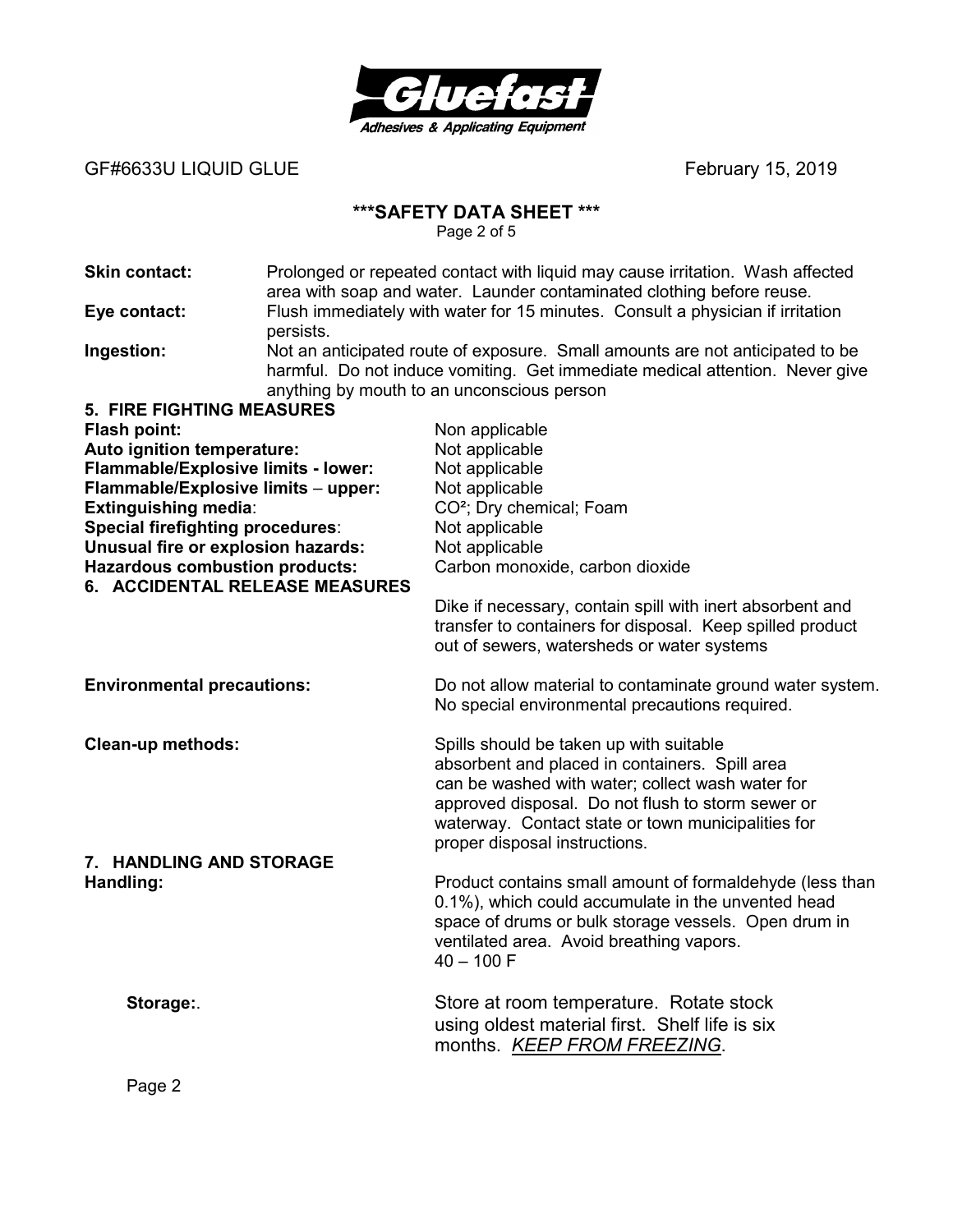

GF#6633U LIQUID GLUE *CHARGE CONTROLLIGATE CONTROLLIGATE SCHOOL* **February 15, 2019** 

### **\*\*\*SAFETY DATA SHEET \*\*\***  Page 3 of 5

#### **8. EXPOSURE CONTROLS/PERSONAL PROTECTION**

**Employers should complete an assessment of all workplaces to determine the need for, and selection of, proper exposure controls and protective equipment for each task performed.** 

| <b>Hazardous components</b>                                                                                                                                                               | <b>ACGIH TLV</b>                                                                                                                                                                                                                                                                                                     | <b>OSHA PEL</b> | <b>AIHA WEEL</b> | <b>OTHER</b> |
|-------------------------------------------------------------------------------------------------------------------------------------------------------------------------------------------|----------------------------------------------------------------------------------------------------------------------------------------------------------------------------------------------------------------------------------------------------------------------------------------------------------------------|-----------------|------------------|--------------|
| None                                                                                                                                                                                      | None                                                                                                                                                                                                                                                                                                                 | None            | None             | None         |
| <b>Engineering controls:</b>                                                                                                                                                              | General room ventilation is usually adequate. Local<br>exhaust ventilation is recommended when general<br>ventilation is not sufficient to control airborne<br>contamination.                                                                                                                                        |                 |                  |              |
| <b>Respiratory protection:</b>                                                                                                                                                            | No personal respiratory protective equipment normally<br>required. Where the potential exists for exposure to<br>decomposition products due to heating or elevated<br>temperatures, wear NIOSH approved respiratory<br>protection as appropriate. Observe OSHA regulations<br>for respiratory use (29 CFR 1910.134). |                 |                  |              |
| Safety goggles or safety glasses with side shields. Full<br><b>Eyeface protection:</b><br>face protection should be used if the potential for<br>splashing or spraying of product exists. |                                                                                                                                                                                                                                                                                                                      |                 |                  |              |
| <b>Skin protection:</b>                                                                                                                                                                   | Use impermeable gloves and protective clothing as<br>necessary to prevent skin contact. Wear suitable<br>protective clothing.                                                                                                                                                                                        |                 |                  |              |
| 9. PHYSICAL AND CHEMICAL PROPERTIES                                                                                                                                                       |                                                                                                                                                                                                                                                                                                                      |                 |                  |              |
| <b>Physical state:</b><br>Liquid                                                                                                                                                          |                                                                                                                                                                                                                                                                                                                      |                 |                  |              |
| Color:                                                                                                                                                                                    | Dark Amber                                                                                                                                                                                                                                                                                                           |                 |                  |              |
| Odor:<br><b>Neutral</b>                                                                                                                                                                   |                                                                                                                                                                                                                                                                                                                      |                 |                  |              |
| <b>Odor threshold:</b>                                                                                                                                                                    | Not established                                                                                                                                                                                                                                                                                                      |                 |                  |              |
| Ph:                                                                                                                                                                                       | $8.5 - 9.8$                                                                                                                                                                                                                                                                                                          |                 |                  |              |
| <b>Vapor Pressure:</b>                                                                                                                                                                    | Not established                                                                                                                                                                                                                                                                                                      |                 |                  |              |
| <b>Boiling Point/range:</b>                                                                                                                                                               | $>212F$                                                                                                                                                                                                                                                                                                              |                 |                  |              |
| <b>Freezing Point/range:</b>                                                                                                                                                              | Below 32°F                                                                                                                                                                                                                                                                                                           |                 |                  |              |
| <b>Specific gravity:</b>                                                                                                                                                                  | 1.2                                                                                                                                                                                                                                                                                                                  |                 |                  |              |
| Vapor density:                                                                                                                                                                            | Not applicable                                                                                                                                                                                                                                                                                                       |                 |                  |              |
| <b>Flash Point:</b><br>Not applicable                                                                                                                                                     |                                                                                                                                                                                                                                                                                                                      |                 |                  |              |
| Flammable/Explosive limits - lower:<br>Not applicable                                                                                                                                     |                                                                                                                                                                                                                                                                                                                      |                 |                  |              |
| Flammable/Explosive limits - upper:                                                                                                                                                       | Not applicable                                                                                                                                                                                                                                                                                                       |                 |                  |              |
| <b>Autoignition temperature:</b><br>Not applicable                                                                                                                                        |                                                                                                                                                                                                                                                                                                                      |                 |                  |              |
| <b>Evaporation rate:</b><br>Not applicable                                                                                                                                                |                                                                                                                                                                                                                                                                                                                      |                 |                  |              |
| <b>Solubility in water:</b>                                                                                                                                                               | Miscible                                                                                                                                                                                                                                                                                                             |                 |                  |              |
| Partition coefficient (n-octanol/water)<br><b>VOC content:</b>                                                                                                                            | Not available<br><b>NIL</b>                                                                                                                                                                                                                                                                                          |                 |                  |              |

Page 3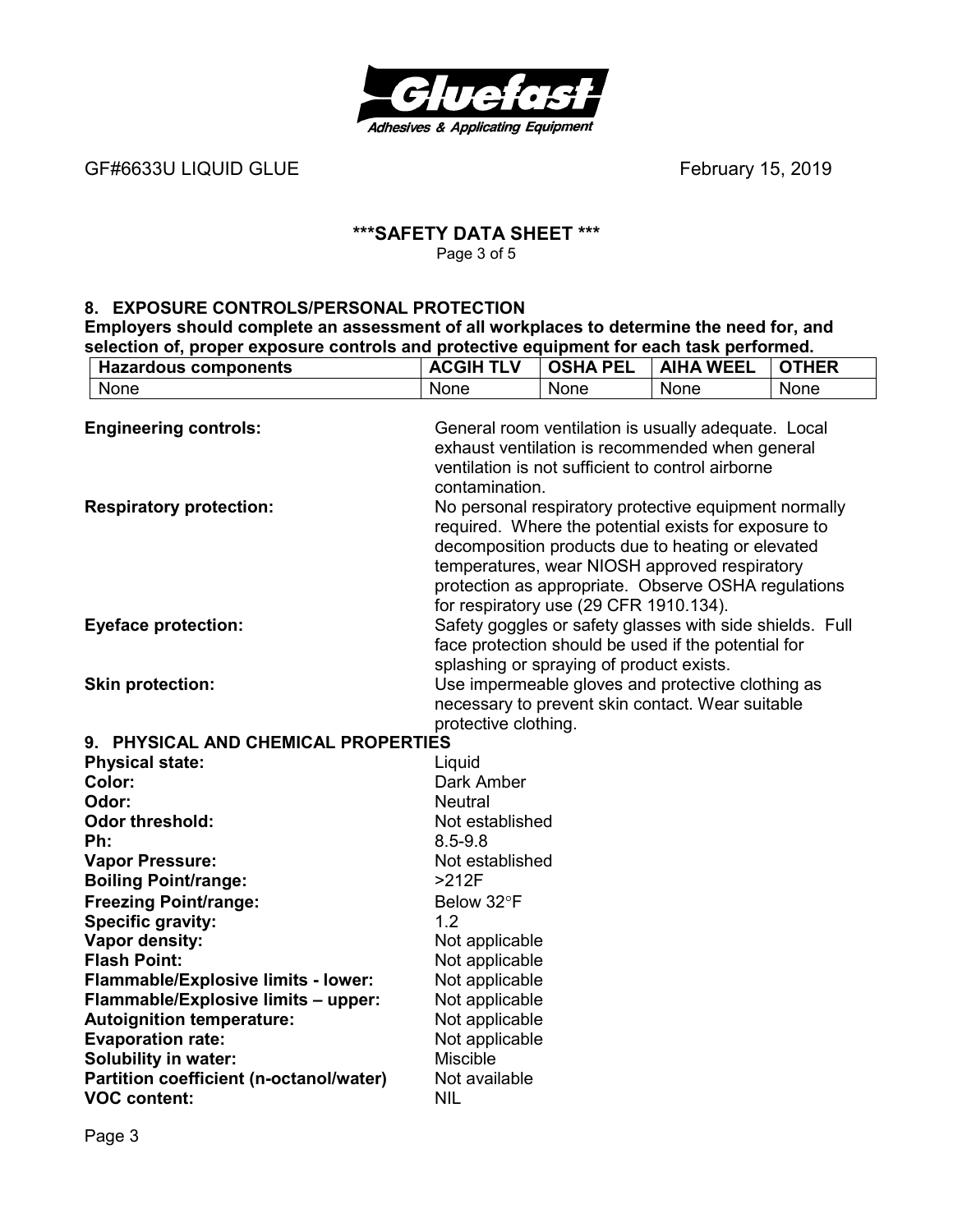

GF#6633U LIQUID GLUE
BEER AND THE SERVICE SERVICE SERVICE SERVICE SERVICE SERVICE SERVICE SERVICE SERVICE SERVICE SERVICE SERVICE SERVICE SERVICE SERVICE SERVICE SERVICE SERVICE SERVICE SERVICE SERVICE SERVICE SERVICE SERV

# **\*\*\*SAFETY DATA SHEET \*\*\***

Page 4 of 5

# **10. STABILITY AND REACTIVITY**

| Stability                                                          | <b>Stable</b>                    |
|--------------------------------------------------------------------|----------------------------------|
| Hazardous reactions:                                               | Will not occur.                  |
| Hazardous decomposition products   Carbon Monoxide, carbon dioxide |                                  |
|                                                                    |                                  |
| Incompatible materials:                                            | Materials that react with water. |
| Conditions to avoid:                                               | Do not freeze.                   |

#### **11. TOXICOLOGICAL INFORMATION**

| <b>Hazardous components</b> |      | NTB Carcinogen   IARC Carcinogen | <b>OSHA Carcinogen</b><br>(Specifically Regulated) |
|-----------------------------|------|----------------------------------|----------------------------------------------------|
| None                        | None | None                             | None                                               |
|                             |      |                                  |                                                    |
| <b>Hazardous components</b> |      | <b>Health Effects/</b>           |                                                    |
|                             |      | <b>Target Organs</b>             |                                                    |
| None                        |      | <b>None</b>                      |                                                    |
|                             |      |                                  |                                                    |

# **12. ECOLOGICAL INFORMATION**

Ecological information: N/A

#### **13. DISPOSAL CONSIDERATIONS**

#### **Information provided is for unused product only.**

| Recommended method of disposal: | Legal disposition of waste is the responsibility of the<br>owner/generator of the waste. Applicable federal, state<br>and/or local regulations must be followed during<br>treatment, storage, or disposal of waste containing this<br>product. |
|---------------------------------|------------------------------------------------------------------------------------------------------------------------------------------------------------------------------------------------------------------------------------------------|
| Hazardous waste number:         | Not a RCRA hazardous waste.                                                                                                                                                                                                                    |

### **14. TRANSPORT INFORMATION**

U.S. Department of Transportation Ground (49 CFR)

| Proper shipping name:                                                                     | GF6633UGL, GF6633UPL, GF6633UDR       |
|-------------------------------------------------------------------------------------------|---------------------------------------|
| Hazard class or division:                                                                 | <b>None</b>                           |
| Identification number:                                                                    | <b>None</b>                           |
| Packing group:                                                                            | Carton, 5-gallon pail, 55 gallon drum |
| Product is not regulated, non hazardous and not restricted for transport by air or water. |                                       |

Page 4